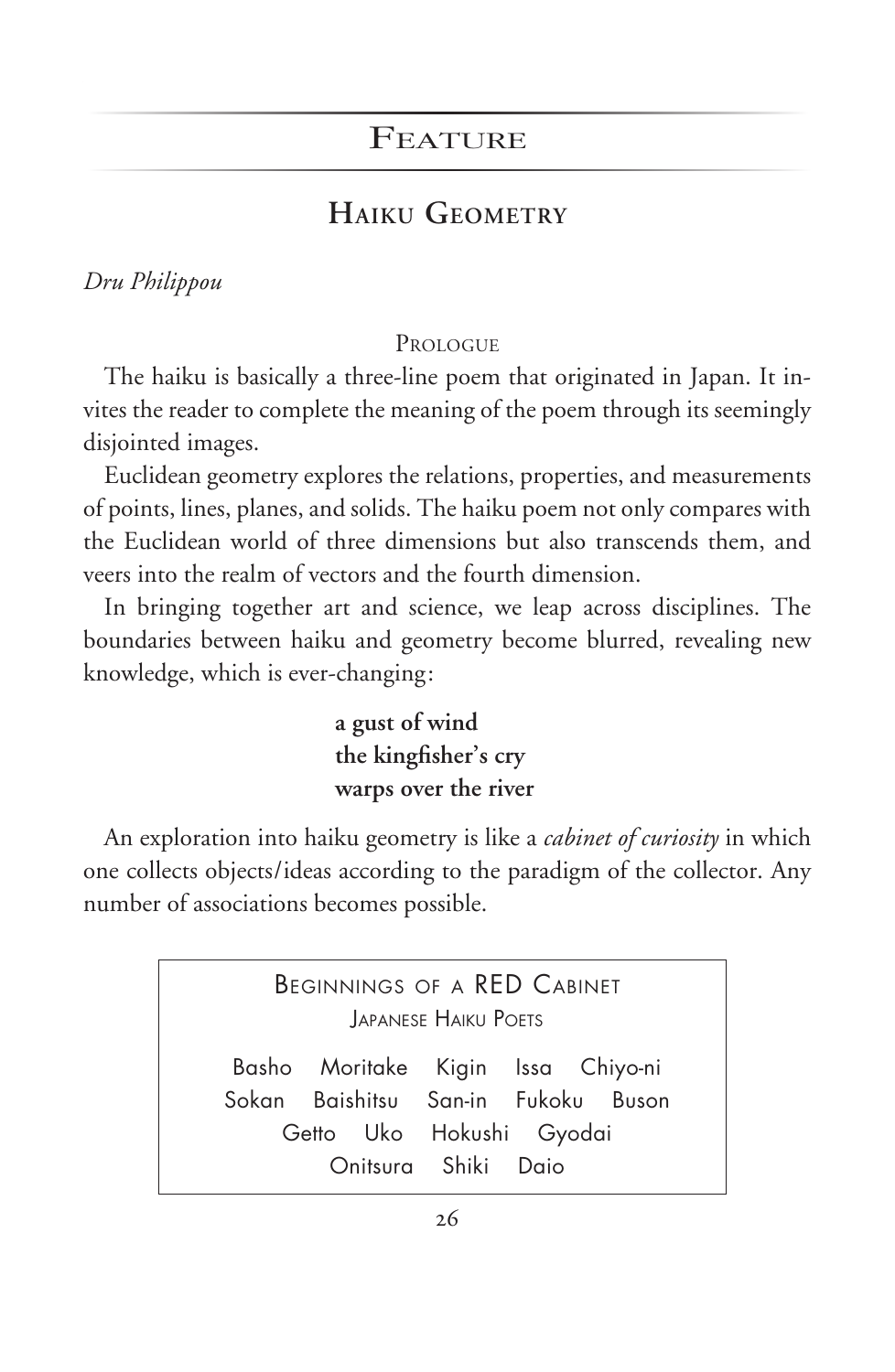# BEGINNINGS OF A GREEN CABINET EUCLIDEAN GEOMETERS

Euclid Heron Eratosthenes Pythagoras Archimedes Apastamba Hipparchus Pappus Thales Plato Hypatia Zeno

#### THE POINT

The geometric point has no dimension. The point is no-thing-ness yet it encompasses all things.

> *It is the zero full of infinite possibilities.*  $\triangleright$  D.T. Suzuki

The point indicates a location in space. It is motionless and directionless. The poet waits for inspiration, not knowing which way to turn:



*All form begins with the point that sets itself in motion. The point moves and the line comes into being — the first dimension.*   $\blacktriangleright$  Paul Klee

#### THE LINE

A line has one dimension — length.

Lines are the armatures for letters of the alphabet. The longest alphabet in the world is that of the Khmer language of Cambodia with 74 letters. The Rotokas language of the Solomon Islands has the shortest, with 11 letters. The nonalphabetic and nonlinear language of Japan is a mixture of Chinese characters (*kanji*) and phonetic symbols (*kana*). The *kanji* writing method contains more information than the alphabetical languages; it relies more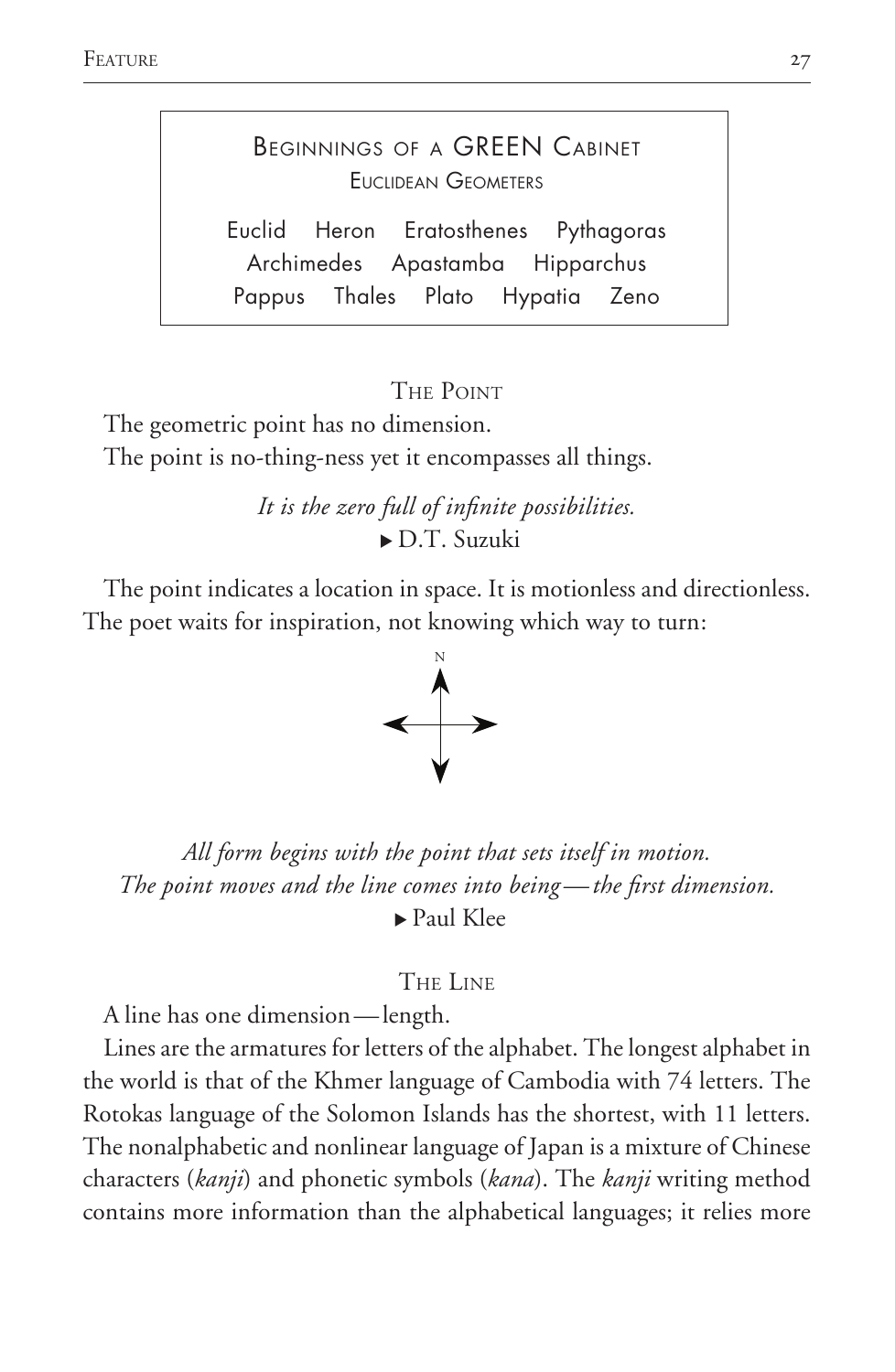on our visual rather than our auditory system. A literate Japanese masters about six thousand *kanji.* The average Japanese knows about two thousand of them. The poet's degree of expression not only lies in the *langue de mère,* but also in the mastery of language.

Words sit on a line as do songbirds on a wire.

A line extends in both directions to infinity :



The reach exceeds the poet's grasp-the essence of creativity.

A line segment has finite length and lies between two points:<br> $A \longrightarrow B$ 



 at the end of a line the next breath waits then the urge for air and

**A frog jumps in, —**

 the sound stays with us like breath

When straight lines meet at a point, *angles* are formed of various degrees. With each increasing *angle,* or scope of vision, the poet grows in refinement. S/he *re-*patterns words, *re-re-*tailors nouns and verbs, threads awareness through the haiku. At 360 degrees of possibilities, the poet cannot resist the urge to revolve:

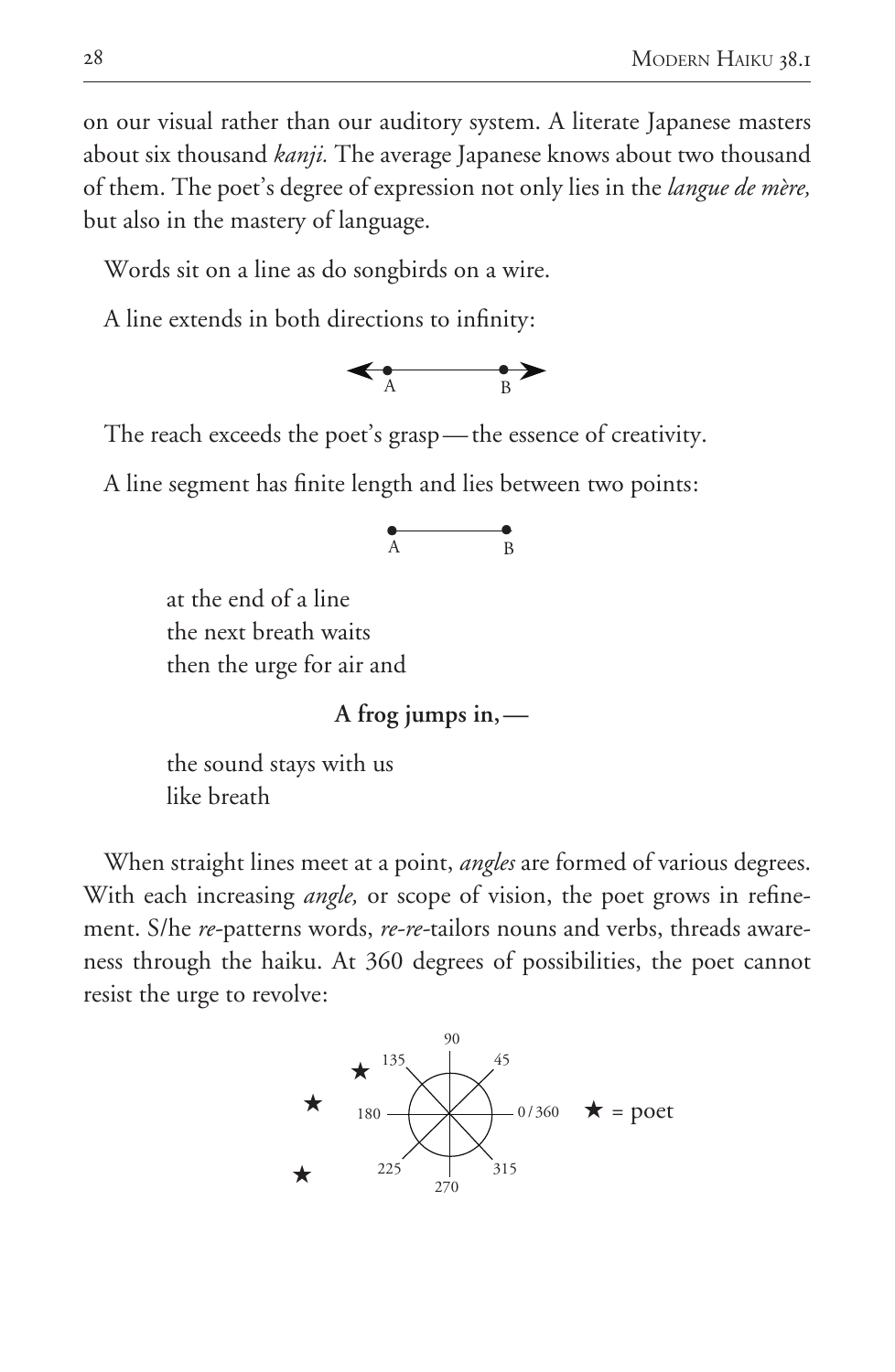Feature 29

Vectors in non-Euclidean geometry are line segments with *force* and *direction* indicated by arrows :



The driving *force* of a haiku is its power to encapsulate a singular moment into the brevity of its form:

> **the desert in the still wings of a dragonfly**

The *direction* of a haiku *is* its meaning:

**dawn the sound of a gong going out of existence** 

*If the line shifts to form a plane, we obtain a two-dimensional element.*   $\blacktriangleright$  Paul Klee

THE PLANE

The plane has two dimensions — length and width. Planes are of various shapes. Their edges consist of lines and arcs :

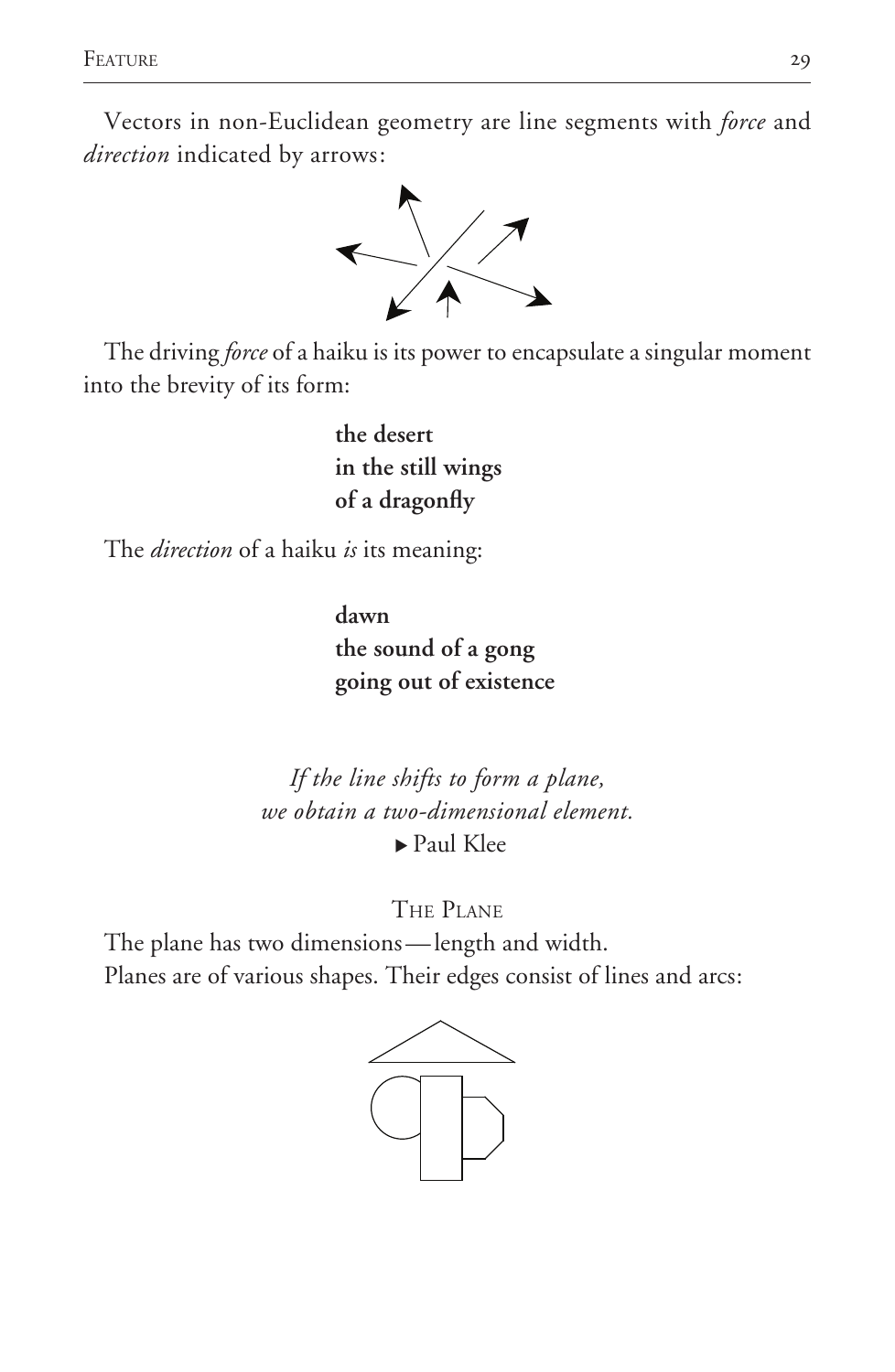A rectangular plane represents the poet's paper where words are teased apart in the best possible order.

 A sheet of paper encroaches on our three-dimensional world as it possesses the minutest of depth. Dr. Inagaki of Japan boasts of the thinnest paper in the world, weighing five grams per square meter.

Likewise, the inscriptions of the poet are represented two-dimensionally on the page, yet the reader may interpret the words of the poem in many ways, stretching the meaning into higher dimensions.

> *In the movement from plane to spaces, the clash of planes gives rise to body — (three-dimensional).*  $\blacktriangleright$  Paul Klee

> > THE SOLID PLANE

The solid plane has three dimensions — length, width, and depth:



The third dimension *is* the material world: the poet's teeth for chewing ideas, glands for dissolving ideas, stomach for digesting and assimilating ideas, bones for strengthening ideas, muscles for mobilizing ideas, (heart skips a beat when struck by a great idea), liver for storing ideas, kidneys for eliminating superfluous ideas, lungs for exhaling inflated ideas.

> *The fourth dimension appears to spring from the three known dimensions: it represents the immensity of space eternalizing itself in all directions at any given moment. It is space itself, the dimension of the infinite.*  $\blacktriangleright$  Guillaume Apollinaire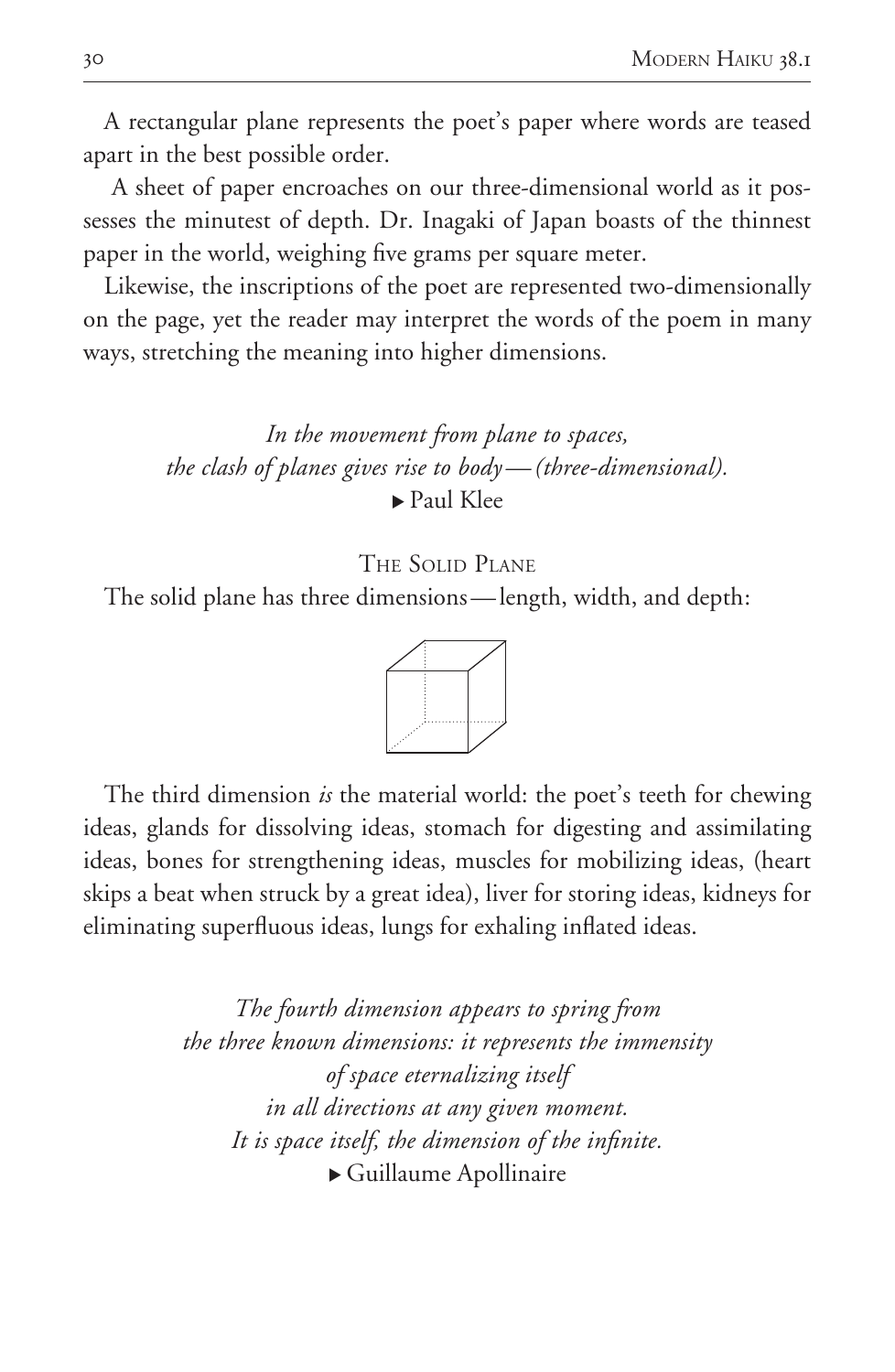FOURTH DIMENSION

The fourth dimension, or the space-time continuum, is identified with time and movement and has physical implications on three-dimensional objects:



The object changes as it moves through space, because at the very least, at any moment, it is in a different place and time:

> **The old pond: A frog jumps in, –– The sound of water.**

▶ Basho, trans. R.H. Blyth

The reader's consciousness also changes with each evaluative reading, and s/he is also in a different place and time. Further,

> *What we observe is not nature itself, but nature exposed to our method of questioning.*  <sup>u</sup>Werner Heisenberg

The reader cannot observe the poem without changing that which s/he is observing. In other words, the poem cannot be observed as it is because it is exposed to the reader's method of enquiry and understanding. The poem requires the reader to be part of the poem. Subject and object are inextricable.

> *Mystical knowledge can never be obtained just by observation, but only by full participation with one's whole being.*   $\blacktriangleright$  Fritjof Capra